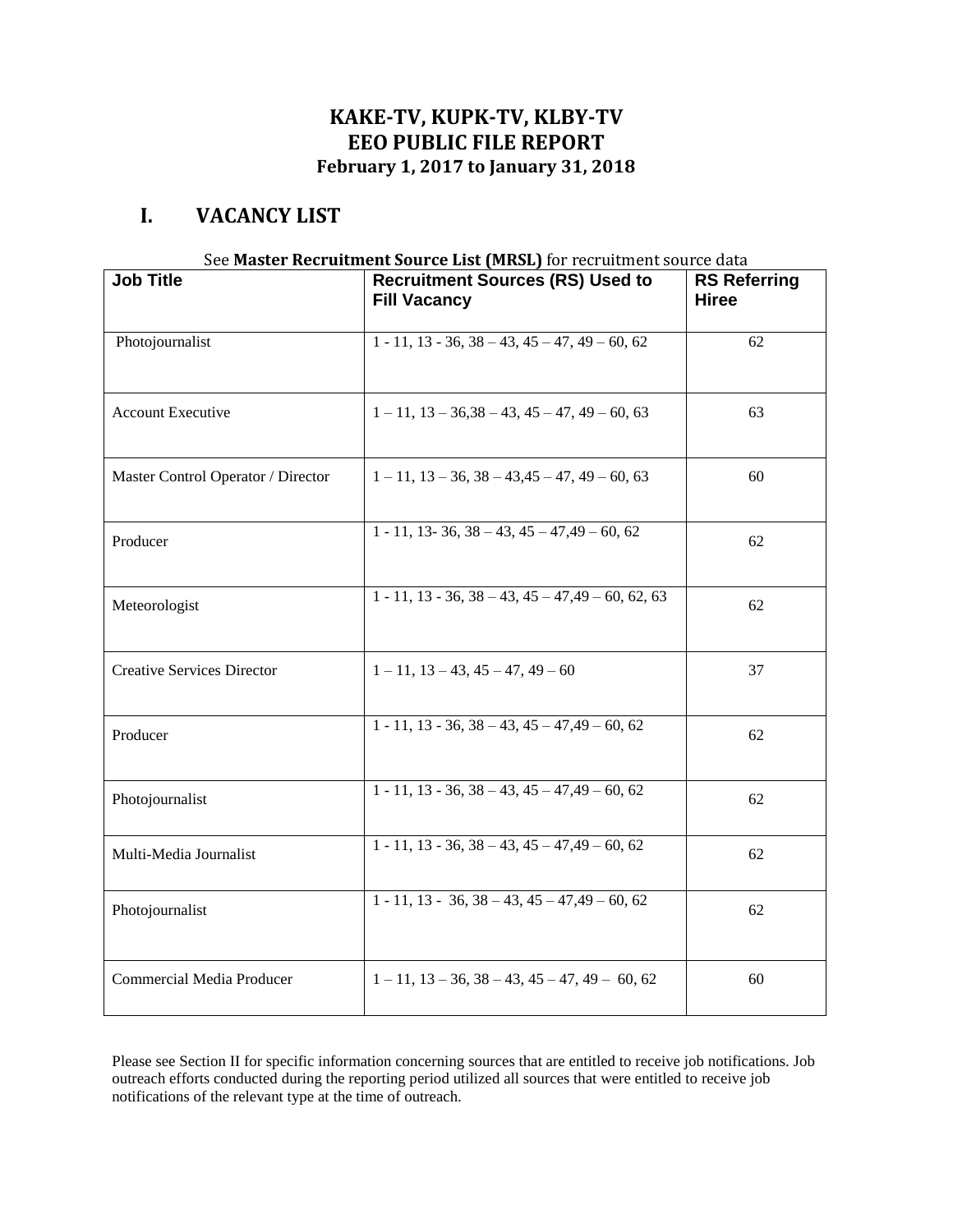#### **I. VACANCY LIST**

| <b>Job Title</b>           | <b>Recruitment Sources (RS) Used to</b><br><b>Fill Vacancy</b> | <b>RS Referring</b><br><b>Hiree</b> |
|----------------------------|----------------------------------------------------------------|-------------------------------------|
| News Photographer / Editor | $1 - 11$ , 13 - 36, 38 - 43, 45 - 47, 49 - 60                  | $\overline{52}$                     |
| Photojournalist            | $1 - 11$ , 13 - 36, 38 - 43, 45 - 47, 49 - 60                  | 52                                  |
| Producer                   | $1 - 11$ , 13 - 36, 38 - 43, 45 - 47, 49 - 60, 62              | 62                                  |
|                            |                                                                |                                     |
|                            |                                                                |                                     |
|                            |                                                                |                                     |
|                            |                                                                |                                     |
|                            |                                                                |                                     |
|                            |                                                                |                                     |
|                            |                                                                |                                     |
|                            |                                                                |                                     |

#### See **Master Recruitment Source List (MRSL)** for recruitment source data

Please see Section II for specific information concerning sources that are entitled to receive job notifications. Job outreach efforts conducted during the reporting period utilized all sources that were entitled to receive job notifications of the relevant type at the time of outreach.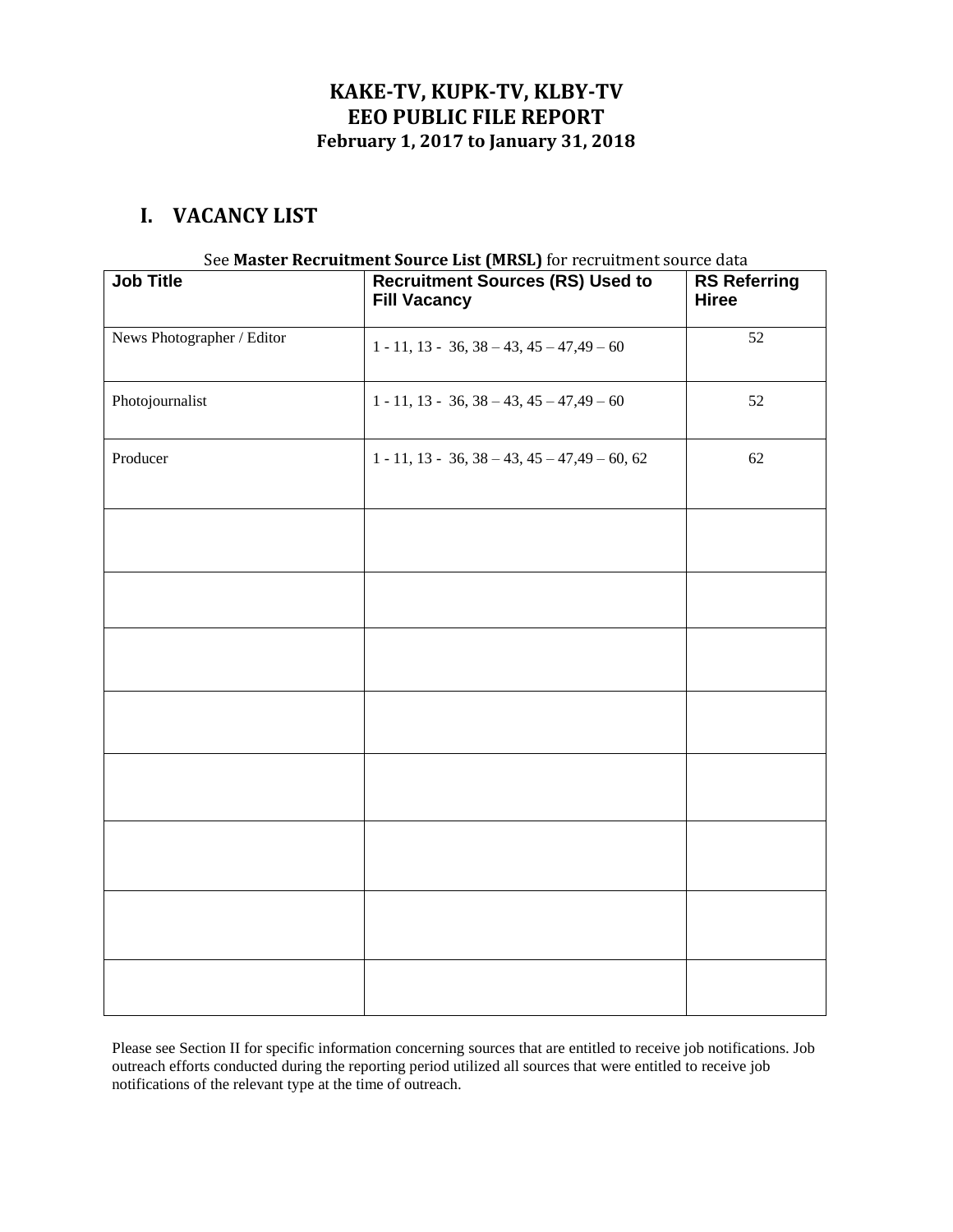## **II. MASTER RECRUITMENT SOURCE LIST (MRSL)**

| <b>RS</b>      | <b>RS</b> Information                                 | <b>Source Entitled</b>                         | No. of Interviewees                           |
|----------------|-------------------------------------------------------|------------------------------------------------|-----------------------------------------------|
| <b>Number</b>  |                                                       | to Vacancy<br><b>Notification?</b><br>(Yes/No) | <b>Referred by RS over</b><br>12 month period |
| $\mathbf{1}$   | <b>Baker University</b>                               | N <sub>o</sub>                                 | $\Omega$                                      |
|                | Susan Wade                                            |                                                |                                               |
|                | 618 Eighth St.                                        |                                                |                                               |
|                | Baldwin City, KS 66006                                |                                                |                                               |
| $\overline{2}$ | 785-594-6451                                          | N <sub>o</sub>                                 | $\mathbf 0$                                   |
|                | <b>Barton County Community College</b><br>Judy Jacobs |                                                |                                               |
|                | 245 NE 30th Road                                      |                                                |                                               |
|                | Great Bend, KS 67530                                  |                                                |                                               |
|                | 620-792-9349                                          |                                                |                                               |
| 3              | <b>Bethel College</b>                                 | N <sub>o</sub>                                 | $\Omega$                                      |
|                | Marla Krell                                           |                                                |                                               |
|                | 300 East 27th Street                                  |                                                |                                               |
|                | North Newton, KS 67117                                |                                                |                                               |
|                | 316-284-5326                                          |                                                |                                               |
| 4              | <b>Breakthrough Club</b>                              | Yes                                            | 0                                             |
|                | Katie Gibbons                                         |                                                |                                               |
|                | PO Box 47563                                          |                                                |                                               |
|                | Wichita, KS 67201-7563                                |                                                |                                               |
| 5              | 316-269-2402<br><b>Broadcast Center</b>               | Yes                                            | $\mathbf 0$                                   |
|                | John Carroll,                                         |                                                |                                               |
|                | <b>Broadcast Center</b>                               |                                                |                                               |
|                | St. Louis, MO                                         |                                                |                                               |
|                | placement@broadcastcenterinfo.com                     |                                                |                                               |
| 6              | <b>Butler County Community College</b>                | N <sub>o</sub>                                 | $\mathbf 0$                                   |
|                | Jessica Ohman                                         |                                                |                                               |
|                | 901 S. Haverhill Road                                 |                                                |                                               |
|                | El Dorado, KS 67042                                   |                                                |                                               |
|                | 316-322-3231                                          |                                                |                                               |
| $\overline{7}$ | <b>Central Community College</b>                      | N <sub>o</sub>                                 | $\pmb{0}$                                     |
|                | John Brooks<br>P O Box 1024                           |                                                |                                               |
|                | Hastings, NE 68902-1024                               |                                                |                                               |
|                | 402-461-2580                                          |                                                |                                               |
| 8              | City of Wichita                                       | Yes                                            | 0                                             |
|                | Susan K. Leiker                                       |                                                |                                               |
|                | City Hall, 455 N. Main, 2 <sup>nd</sup> Floor         |                                                |                                               |
|                | Wichita, KS 67202                                     |                                                |                                               |
|                | 316-268-4531                                          |                                                |                                               |
| 9              | Cloud County Community College                        | N <sub>o</sub>                                 | $\mathbf 0$                                   |
|                | Brenda Hanson                                         |                                                |                                               |
|                | 2221 Campus Drive                                     |                                                |                                               |
|                | Concordia, KS 66901-1002                              |                                                |                                               |
|                | 785-243-1435                                          |                                                |                                               |
| 10             | Coffeyville Community College<br>Kelli Bauer          | N <sub>o</sub>                                 | 0                                             |
|                | 400 W. 11 <sup>th</sup> Street                        |                                                |                                               |
|                | Coffeyville, KS 67337                                 |                                                |                                               |
|                | 620-251-7700                                          |                                                |                                               |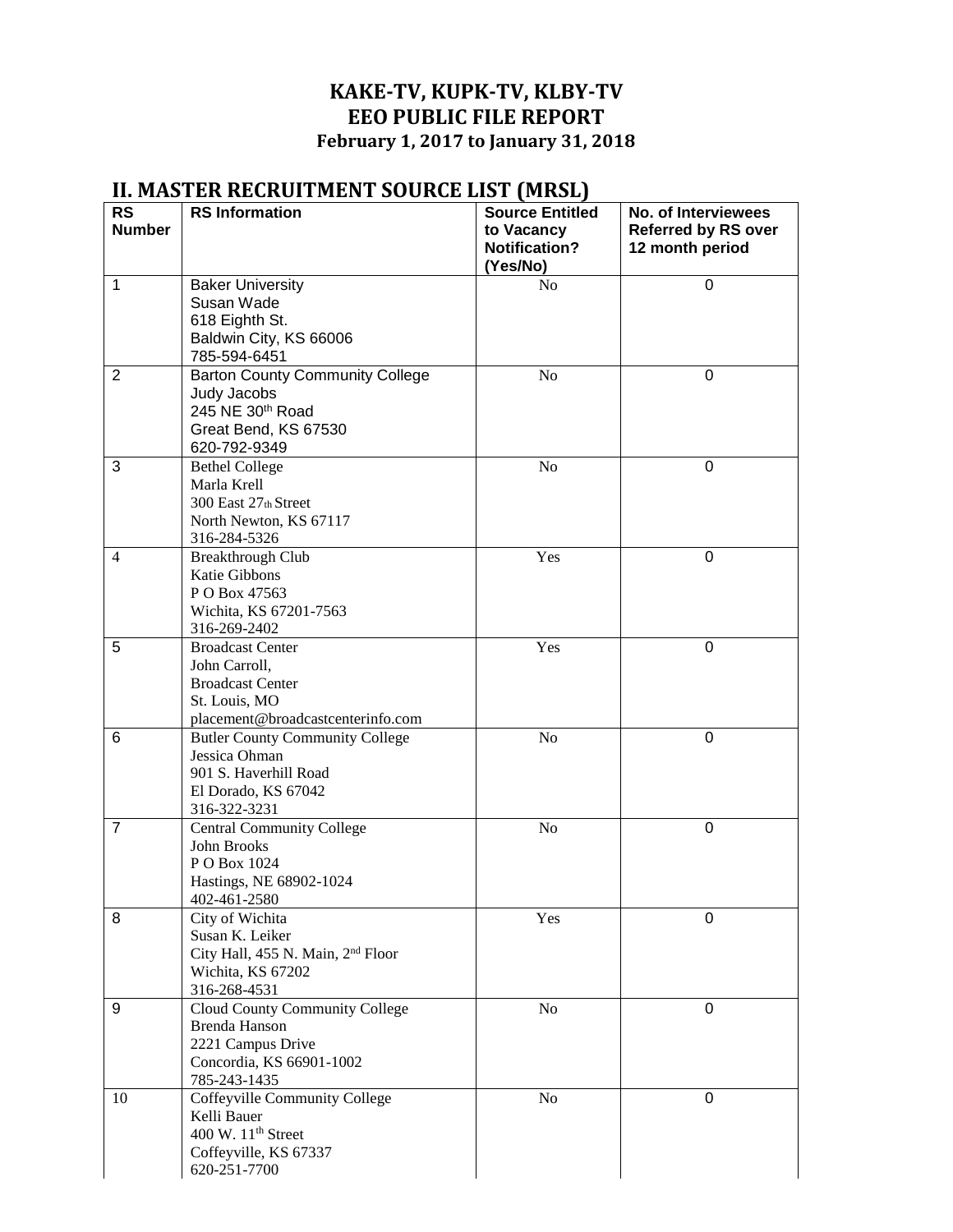| <b>RS</b>     | <b>RS</b> Information                        | <b>Source Entitled</b>             | No. of Interviewees                    |
|---------------|----------------------------------------------|------------------------------------|----------------------------------------|
| <b>Number</b> |                                              | to Vacancy<br><b>Notification?</b> | <b>Referred by RS</b><br>over 12-month |
|               |                                              | (Yes/No)                           | period                                 |
| 11            | Colby Community College                      | N <sub>o</sub>                     | $\mathbf 0$                            |
|               | Patty Mead                                   |                                    |                                        |
|               | 1255 S. Range                                |                                    |                                        |
|               | Colby, KS 67701                              |                                    |                                        |
|               | 785-462-3984                                 |                                    |                                        |
| 12            | <b>Collective Talent</b>                     | No                                 | 0                                      |
|               | Michael Bille                                |                                    |                                        |
|               | 1721 Richardson Place                        |                                    |                                        |
|               | Tampa FL 33606                               | (Must Pay for Ad)                  |                                        |
|               | www.collectivetalent.com                     |                                    |                                        |
| 13            | Columbia College                             | Yes                                | $\mathbf 0$                            |
|               | Dave Mason                                   |                                    |                                        |
|               | 600 S. Michigan Ave.                         |                                    |                                        |
|               | Chicago, IL 60605                            |                                    |                                        |
|               | 312-369-8612                                 |                                    |                                        |
| 14            | Dept for Children & Families                 | Yes                                | $\mathbf 0$                            |
|               | Lolitta Tucker                               |                                    |                                        |
|               | PO Box 1620                                  |                                    |                                        |
|               | Wichita, KS 67201-1620                       |                                    |                                        |
| 15            | 316-337-6428<br>Dodge City Community College | N <sub>o</sub>                     | $\boldsymbol{0}$                       |
|               | Alisha Ontiberos                             |                                    |                                        |
|               | 3004 N. 14th Street                          |                                    |                                        |
|               | Dodge City, KS 67801                         |                                    |                                        |
|               | 620-227-9244                                 |                                    |                                        |
| 16            | <b>Emerson College</b>                       | No                                 | $\boldsymbol{0}$                       |
|               | Tim MacArthur                                |                                    |                                        |
|               | 120 Boylston St.                             |                                    |                                        |
|               | Boston, MA 02116                             |                                    |                                        |
|               | 617-824-8433                                 |                                    |                                        |
| 17            | Emporia State University                     | Yes                                | $\boldsymbol{0}$                       |
|               | June Coleman-Hull                            |                                    |                                        |
|               | 1200 Commercial Street                       |                                    |                                        |
|               | Emporia Kansas 66801<br>620-341-5407         |                                    |                                        |
| 18            |                                              | Yes                                | $\mathbf 0$                            |
|               | Fort Hays State University<br>Daniel B. Rice |                                    |                                        |
|               | 600 Park Street                              |                                    |                                        |
|               | Hays, KS 67601-4099                          |                                    |                                        |
|               | 785-628-4260                                 |                                    |                                        |
| 19            | Fort Riley ACAP Center                       | Yes                                | 0                                      |
|               | Sharone Washington                           |                                    |                                        |
|               | 212 Custer Ave., Room 101                    |                                    |                                        |
|               | Fort Riley, KS 66442                         |                                    |                                        |
|               | 785-239-2068                                 |                                    |                                        |
| 20            | Friends University                           | Yes                                | $\mathbf 0$                            |
|               | Shera Jones                                  |                                    |                                        |
|               | 2100 W. University Street                    |                                    |                                        |
|               | Wichita, KS 67213                            |                                    |                                        |
|               | 316-295-5822                                 |                                    |                                        |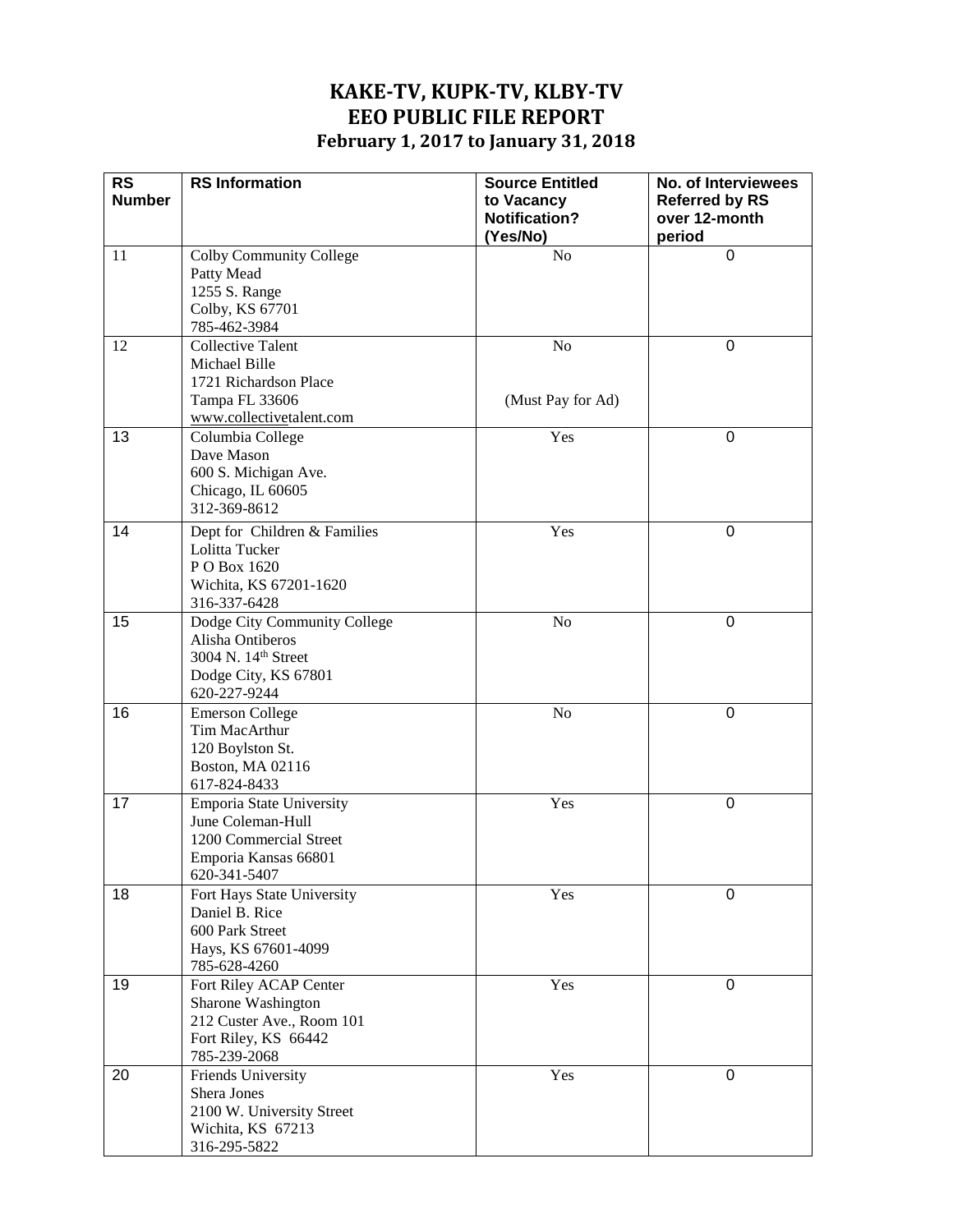| <b>RS</b><br><b>Number</b> | <b>RS</b> Information                                                                                               | <b>Source Entitled</b><br>to Vacancy | No. of Interviewees<br><b>Referred by RS</b> |
|----------------------------|---------------------------------------------------------------------------------------------------------------------|--------------------------------------|----------------------------------------------|
|                            |                                                                                                                     | <b>Notification?</b><br>(Yes/No)     | over 12-month<br>period                      |
| 21                         | Garden City Community College<br>Ryan Ruda<br>801 Campus Drive<br>Garden City, KS 67846<br>620-276-9640             | Yes                                  | $\mathbf 0$                                  |
| 22                         | <b>Hastings College</b><br>Kimberly Graviette<br>710 N. Turner Avenue<br>Hastings, NE 68901<br>402-461-7387         | No                                   | 0                                            |
| 23                         | Hutchinson Community College<br>Betty Ann Kelly<br>1300 North Plum<br>Hutchinson, KS 67501<br>620-665-3495          | Yes                                  | 0                                            |
| 24                         | Johnson County Community College<br>12345 College Blvd.<br>Overland Park, KS 66210<br>913-469-8500                  | No                                   | 0                                            |
| 25                         | Kansas Association of Broadcasters<br>Kent Cornish<br>1916 SW Sieben Court<br>Topeka, KS 66611-1656<br>785-235-1307 | Yes                                  | 3                                            |
| 26                         | Kansas City Kansas Comm. College<br>7250 State Avenue<br>Kansas City, KS 66112<br>913-334-1100                      | No                                   | $\mathbf 0$                                  |
| 27                         | Kansas State University<br>Debbie Owens<br>100 Holtz Hall<br>Manhattan, KS 66506<br>785-532-6506                    | Yes                                  | $\mathbf 0$                                  |
| 28                         | Kansas University<br>Patty Noland<br>1435 Jayhawk Blvd, Room 210<br>Lawrence, KS 66045<br>785-864-4755              | Yes                                  | $\mathbf 0$                                  |
| 29                         | Kansas Works<br>Jill Zimmerman<br>203 N. 10th<br>Salina, KS 67401<br>785-827-0385                                   | Yes                                  | $\mathbf 0$                                  |
| 30                         | <b>KETCH Employment Services</b><br>Lisa Webb<br>1006 E. Waterman<br>Wichita, KS 67211<br>316-383-8845              | Yes                                  | 0                                            |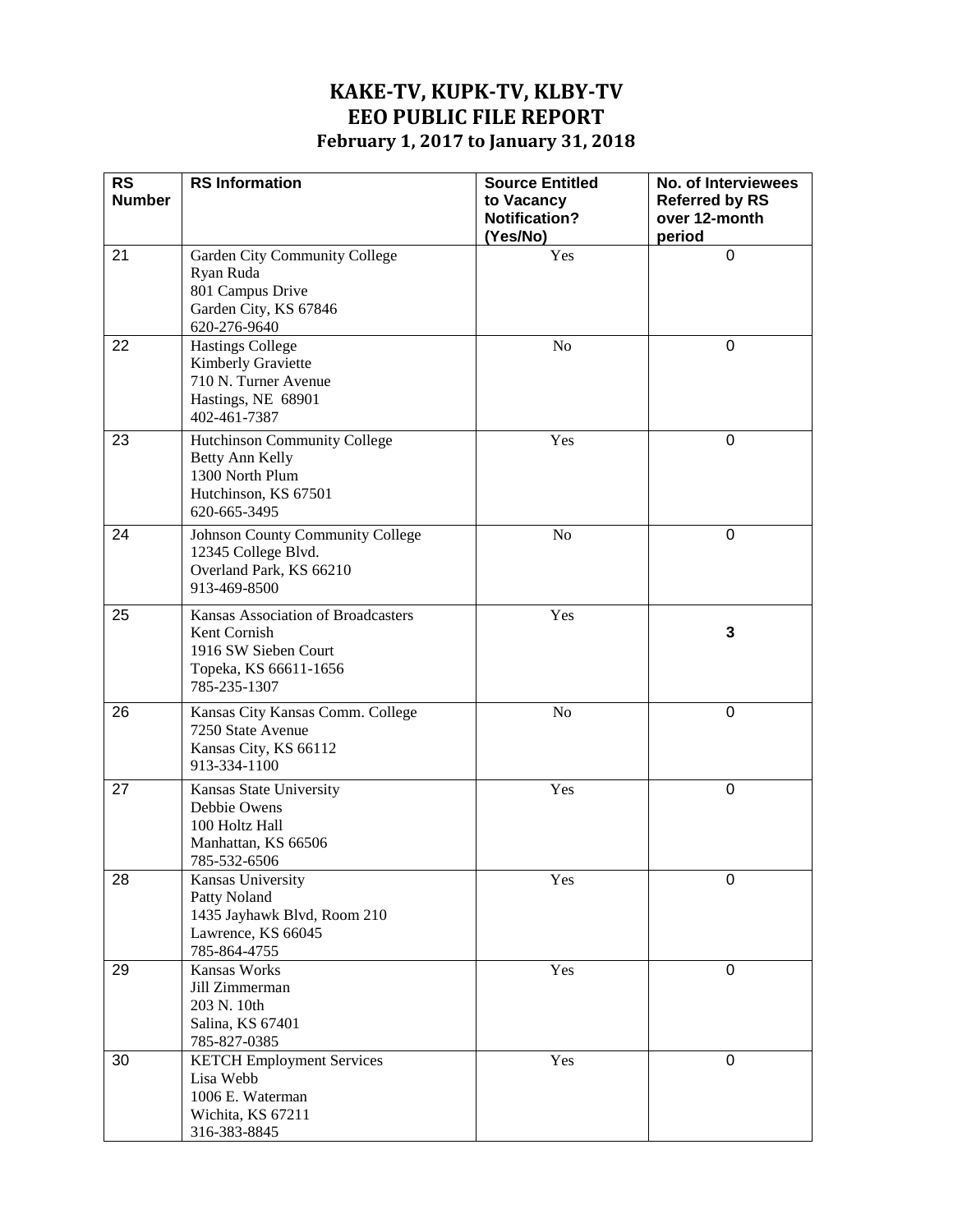| <b>RS</b><br><b>Number</b> | <b>RS</b> Information                                 | <b>Source Entitled</b><br>to Vacancy<br><b>Notification?</b> | <b>No. of Interviewees</b><br><b>Referred by RS</b><br>over 12-month |
|----------------------------|-------------------------------------------------------|--------------------------------------------------------------|----------------------------------------------------------------------|
|                            |                                                       | (Yes/No)                                                     | period                                                               |
| 31                         | McPherson College                                     | No                                                           | $\mathbf 0$                                                          |
|                            | 1600 E. Euclid St.                                    |                                                              |                                                                      |
|                            | McPherson, KS 67460                                   |                                                              |                                                                      |
| 32                         | 800-365-7402<br>Media Line                            | No                                                           | 0                                                                    |
|                            | Rich                                                  |                                                              |                                                                      |
|                            | Box 51909                                             |                                                              |                                                                      |
|                            | Pacific Grove, CA 93950                               |                                                              |                                                                      |
|                            | 800-237-8073                                          |                                                              |                                                                      |
| 33                         | Metropolitan Community College                        | N <sub>o</sub>                                               | $\mathbf 0$                                                          |
|                            | 3200 Broadway                                         |                                                              |                                                                      |
|                            | Kansas City, MO 64111                                 |                                                              |                                                                      |
|                            | 816-604-1000                                          |                                                              |                                                                      |
| 34                         | Missouri Western State University                     | N <sub>o</sub>                                               | $\mathbf 0$                                                          |
|                            | 4525 Downs Dr.                                        |                                                              |                                                                      |
|                            | Saint Joseph, MO 64507                                |                                                              |                                                                      |
| 35                         | 816-271-4200                                          | No                                                           | $\mathbf 0$                                                          |
|                            | National Asso of Hispanic Journalists<br>Kevin Olivas |                                                              |                                                                      |
|                            | 1000 National Press Bldg                              |                                                              |                                                                      |
|                            | Washington, DC 20045                                  |                                                              |                                                                      |
|                            | 202-662-7168                                          |                                                              |                                                                      |
| 36                         | Newman University                                     | No                                                           | $\mathbf 0$                                                          |
|                            | 3100 McCormick Ave.                                   |                                                              |                                                                      |
|                            | Wichita, KS 67213                                     |                                                              |                                                                      |
|                            | 316-942-4291                                          |                                                              |                                                                      |
| 37                         | NewsCheck Media                                       | No                                                           |                                                                      |
|                            | Jill Altman                                           |                                                              | 3                                                                    |
|                            | 24 W. Lancaster Ave., Ste. 205<br>Ardmore, PA 19003   | (Must Pay for Ad)                                            |                                                                      |
|                            | 610-715-9315                                          |                                                              |                                                                      |
| 38                         | Northwestern Oklahoma State University                | Yes                                                          | $\pmb{0}$                                                            |
|                            | Jenny Redinger                                        |                                                              |                                                                      |
|                            | 709 Oklahoma Blvd                                     |                                                              |                                                                      |
|                            | Alva, OK 73717                                        |                                                              |                                                                      |
|                            | 580-327-8546                                          |                                                              |                                                                      |
| 39                         | Ottawa University                                     | Yes                                                          | $\mathbf 0$                                                          |
|                            | Joanna Walters                                        |                                                              |                                                                      |
|                            | 1001 S. Cedar                                         |                                                              |                                                                      |
|                            | Campus Box 10<br>Ottawa, Ks 66067                     |                                                              |                                                                      |
|                            | 785-248-2352                                          |                                                              |                                                                      |
| 40                         | Pittsburg State University                            | Yes                                                          | $\pmb{0}$                                                            |
|                            | Dr. Troy Comeau                                       |                                                              |                                                                      |
|                            | 1701 S. Broadway                                      |                                                              |                                                                      |
|                            | Pittsburg, KS 66762                                   |                                                              |                                                                      |
|                            | 620-235-4808                                          |                                                              |                                                                      |
| 41                         | Senior Services/Sr Employment Program                 | Yes                                                          | $\mathbf 0$                                                          |
|                            | Cherie Wenderott                                      |                                                              |                                                                      |
|                            | 200 S. Walnut                                         |                                                              |                                                                      |
|                            | Wichita, KS 67213                                     |                                                              |                                                                      |
|                            | 316-267-1771                                          |                                                              |                                                                      |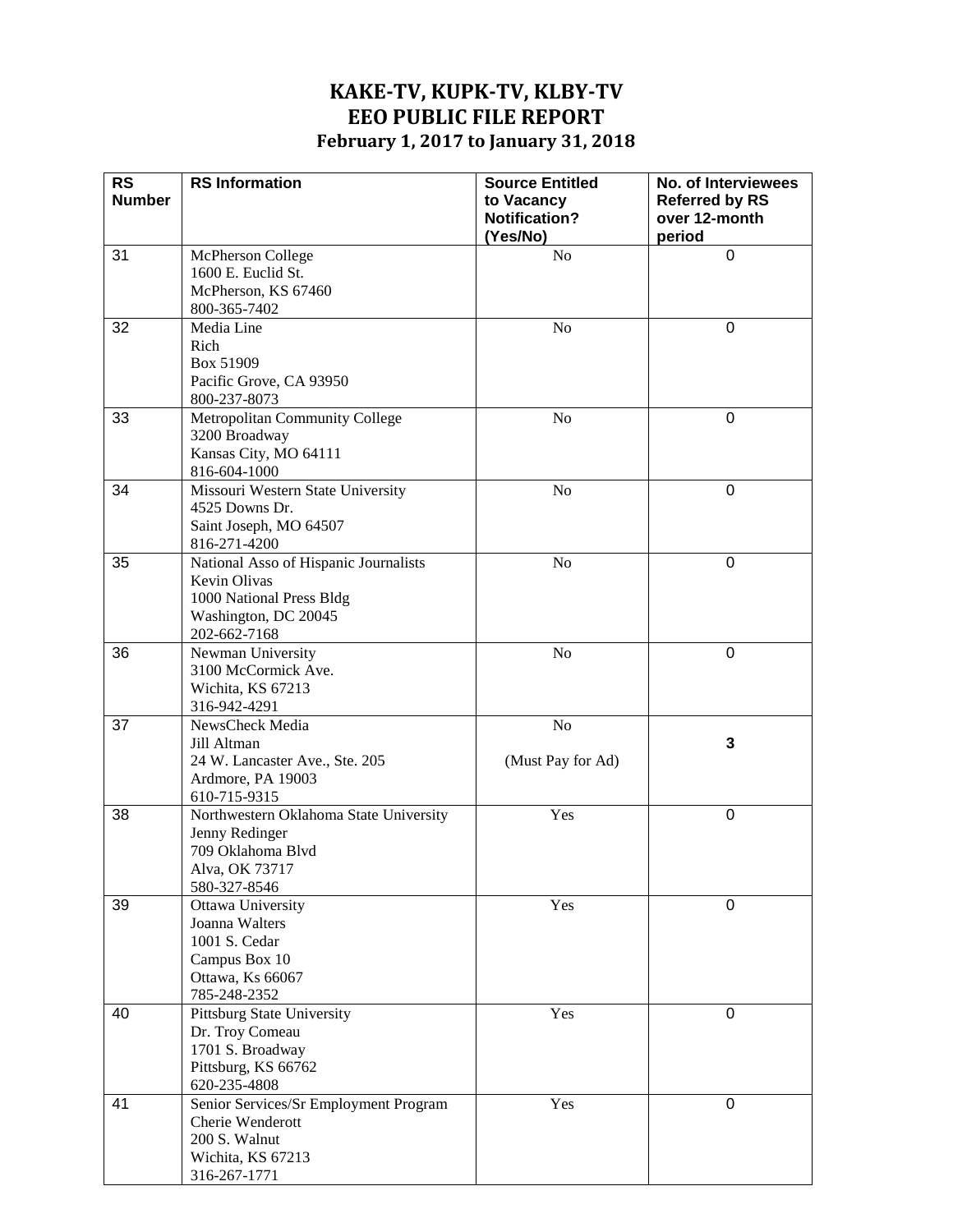| <b>RS</b>     | <b>RS</b> Information                                                                                                        | <b>Source Entitled</b>             | No. of Interviewees                           |
|---------------|------------------------------------------------------------------------------------------------------------------------------|------------------------------------|-----------------------------------------------|
| <b>Number</b> |                                                                                                                              | to Vacancy<br><b>Notification?</b> | <b>Referred by RS over</b><br>12-month period |
| 42            | <b>SER Corporation</b><br><b>Richard Lopez</b><br>1020 N. Main, Suite B<br>Wichita, KS 67203                                 | (Yes/No)<br>Yes                    | $\Omega$                                      |
| 43            | 316-264-5372<br>Southwestern College<br><b>Steve Kramer</b><br>100 College Street<br>Winfield, KS 67156-2499<br>620-229-6267 | No                                 | $\mathbf 0$                                   |
| 44            | Spots N Dots<br>1635 Old Highway 41, Ste. 112-338<br>Kennesaw, GA 30152<br>888-884-2630                                      | No<br>(Must Pay for Ad)            | $\overline{0}$                                |
| 45            | <b>Sterling College</b><br>125 W. Cooper<br>Sterling, KS 67579<br>800-346-1017                                               | No                                 | 0                                             |
| 46            | Tabor College Wichita<br>Carolyn T.<br>7348 W 21st Street N, Ste 117<br>Wichita, KS 67205<br>316-729-6333                    | Yes                                | $\mathbf 0$                                   |
| 47            | <b>TVJobs</b><br>Mark C. Holloway<br>PO Box 4116<br>Oceanside, CA 92052<br>760-754-8177                                      | Yes                                | $\mathbf 0$                                   |
| 48            | The Broadcast Image Group<br>Larry Rickel<br>200 E. Grayson St., Ste. 116<br>San Antonio, TX 78215<br>210-828-6664           | $\rm No$<br>(Must Pay for Ad)      | $\mathbf 0$                                   |
| 49            | Truman State University<br>100 E. Normal St.<br>Kirksville, MO 63501<br>660-785-4000                                         | No                                 | 0                                             |
| 50            | Washburn University<br>Kent McAnally<br>1700 College<br>Topeka, KS 66621<br>785-670-1450                                     | No                                 | $\Omega$                                      |
| 51            | Wichita Area Technical College<br>Jennifer Stanyer<br>301 South Grove<br>Wichita, KS 67211<br>316-677-1065                   | Yes                                | $\Omega$                                      |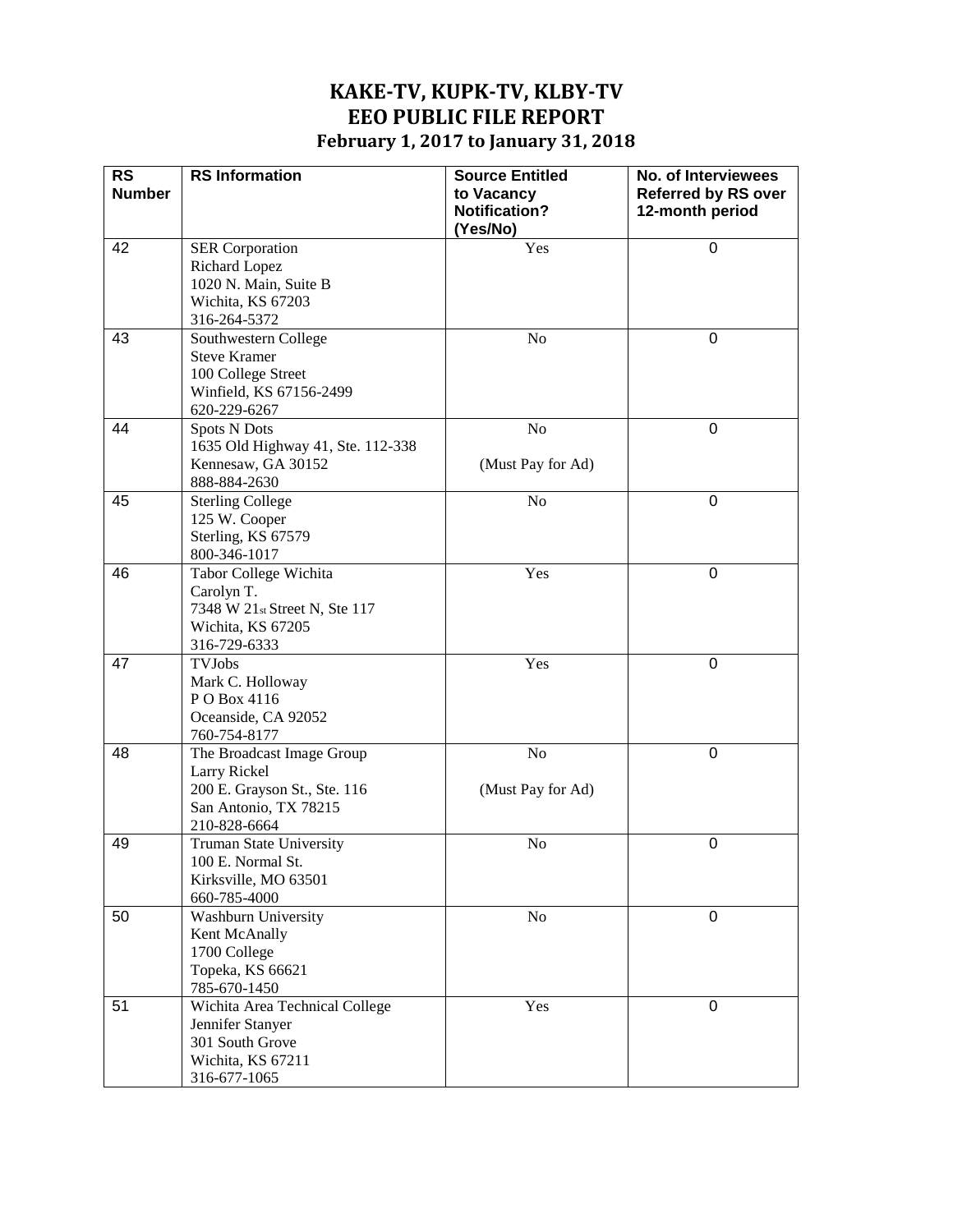| <b>RS</b><br><b>Number</b> | <b>RS</b> Information                                                                                                                 | <b>Source Entitled</b><br>to Vacancy                          | No. of Interviewees Referred<br>by RS over 12-month period |
|----------------------------|---------------------------------------------------------------------------------------------------------------------------------------|---------------------------------------------------------------|------------------------------------------------------------|
|                            |                                                                                                                                       | <b>Notification?</b><br>(Yes/No)                              |                                                            |
| 52                         | Wichita State University<br>Megan Dugger<br>1845 N Fairmount, Campus Box 42<br>Wichita, KS 67260-0042<br>316-978-3435                 | Yes                                                           | 3                                                          |
| 53                         | Wichita Technical Institute<br>Jeff Ranney<br>214 South Brunswick<br>Wichita, KS 67209-2045<br>316-943-2241                           | Yes                                                           | 0                                                          |
| 54                         | Wichita Workforce Center<br><b>Billy Nguyen</b><br>2021 N. Amidon, Ste. 1100<br>Wichita, KS 67203<br>316-771-6827                     | Yes                                                           | 0                                                          |
| 55                         | William Jewell College<br>500 College Hill<br>Liberty, MO 64068<br>816-781-7700                                                       | N <sub>o</sub>                                                | 0                                                          |
| 56                         | <b>WSU Media Resource Center</b><br><b>Greg Matthias</b><br>1845 N Fairmount, Campus Box 57<br>Wichita, KS 67260-0057<br>316-978-7760 | Yes                                                           | 0                                                          |
| 57                         | <b>YWCA</b><br>Joann Hartig<br>1111 N. St. Francis<br>Wichita, KS 67214<br>316-263-7501                                               | Yes                                                           | $\boldsymbol{0}$                                           |
| 58                         | Lockwood Broadcast Group<br><b>Tiffany Humphrey</b><br>3914 Wistar Road<br>Richmond, VA 23228<br>804-672-6565.                        | No<br>(Source send postings<br>to other Lockwood<br>stations) | 0                                                          |
| 59                         | <b>KAKE-TV Internal Job Posting</b>                                                                                                   | N <sub>0</sub>                                                | 5                                                          |
| 60                         | <b>KAKE-TV Station Website</b><br>Paul Meister<br>www.kake.com                                                                        | $\rm No$                                                      | 15                                                         |
| 61                         | Walk in Applicant                                                                                                                     | No                                                            | $\boldsymbol{0}$                                           |
| 62                         | <b>Employee Referral</b>                                                                                                              | No                                                            | 11                                                         |
| 63                         | Non-employee Referral                                                                                                                 | No                                                            | $\overline{\mathbf{4}}$                                    |
| 64                         | KAKE-TV on air advertisement                                                                                                          | $\rm No$                                                      | $\overline{0}$                                             |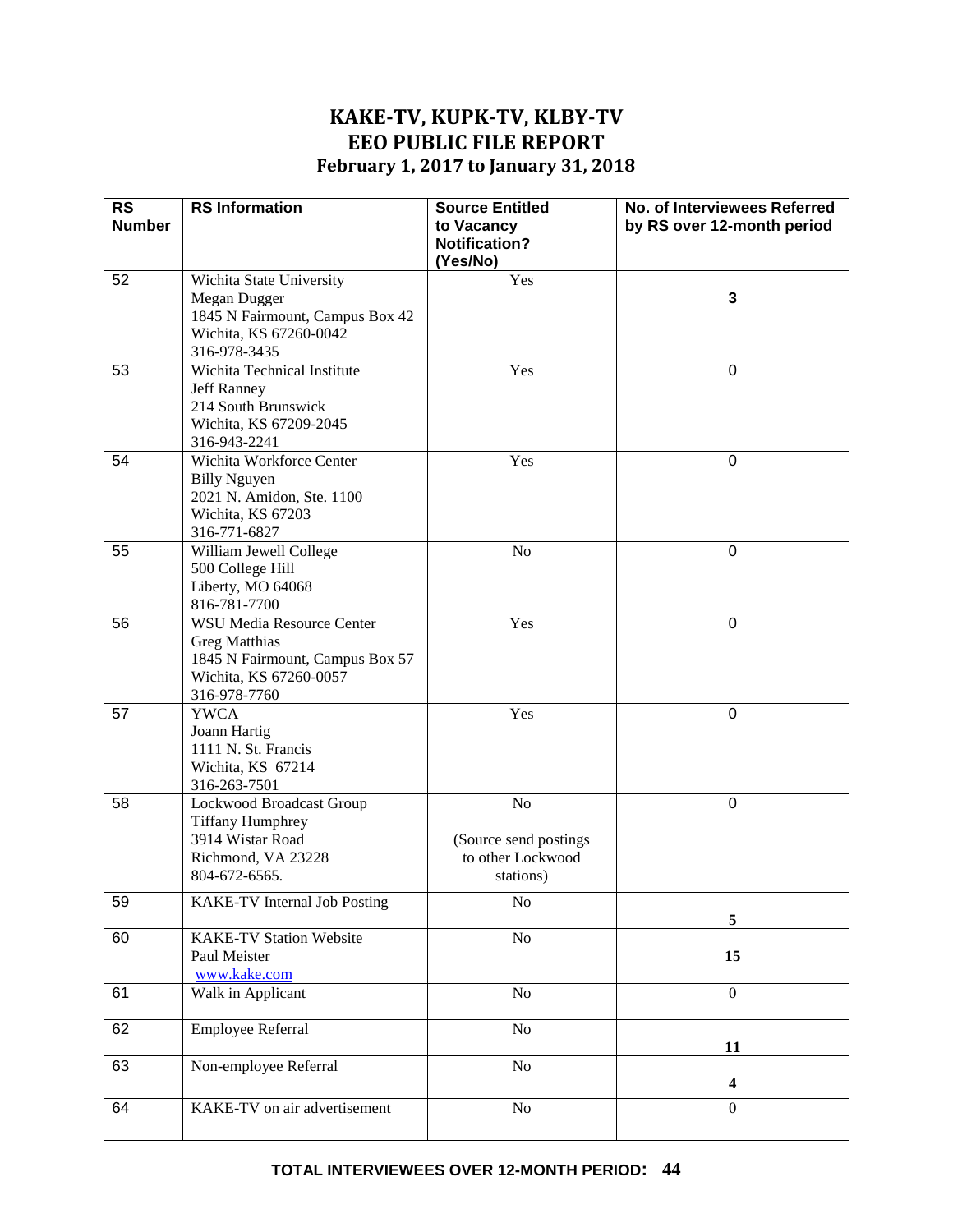# **III. RECRUITMENT INITIATIVES**

|                | <b>TYPE OF RECRUITMENT INITIATIVE</b>                                                                                                  | <b>BRIEF DESCRIPTION OF ACTIVITY</b>                                                                                                                                                                                                                                                                                                                                                                                                                                                                                                                                                                                                                                                                                                                                                                                                                                                                                                                                                                                                                                                                                                                                                                                                                                                            |
|----------------|----------------------------------------------------------------------------------------------------------------------------------------|-------------------------------------------------------------------------------------------------------------------------------------------------------------------------------------------------------------------------------------------------------------------------------------------------------------------------------------------------------------------------------------------------------------------------------------------------------------------------------------------------------------------------------------------------------------------------------------------------------------------------------------------------------------------------------------------------------------------------------------------------------------------------------------------------------------------------------------------------------------------------------------------------------------------------------------------------------------------------------------------------------------------------------------------------------------------------------------------------------------------------------------------------------------------------------------------------------------------------------------------------------------------------------------------------|
|                | (MENU SELECTION)                                                                                                                       |                                                                                                                                                                                                                                                                                                                                                                                                                                                                                                                                                                                                                                                                                                                                                                                                                                                                                                                                                                                                                                                                                                                                                                                                                                                                                                 |
|                | Establish an internship program designed to assist<br>members of the community in acquiring skills needed<br>for broadcast employment. | KAKE-TV hosted 8 college and 2 high school interns during<br>the reporting period. Students typically spend approximately<br>15 hours a week for a semester working in the news, sports,<br>promotions, or production departments. The students receive<br>academic credit from their school for their unpaid work .The<br>interns assigned to the news department were supervised by<br>Assistant News Director, Dave Grant. We had one intern<br>interested in sports who was supervised by our Sports<br>Director, Chase Shannon. The interns' duties included<br>observing various day-to-day activities in the newsroom, in<br>the field, and on the assignment desk. Each intern is assigned<br>to shadow a position they would like to pursue, which<br>includes news and sports reporters, producers, and<br>photographers. Two previous interns were hired for full-time<br>jobs at KAKE-TV during the reporting year. This year's<br>interns were represented by the following schools:<br>Newton High School (1)<br>Wichita State University (2)<br>Cowley County Community College (1)<br>Cloud County Community College (1)<br>Friends University (2)<br>Baker Univeristy (1)<br>Valley Center High School (1)<br>Fort Hays State University (1)                                   |
| $\overline{c}$ | Participate in events sponsored by community groups<br>interested in broadcast employment issues.                                      | 1 - KAKE-TV gave 9 station tours of the KAKE studio to<br>area schools and community groups. The participants<br>included students and sponsors who were shown the different<br>departments and jobs that work together to make the<br>television station run smoothly. After the tours the<br>participants were given time to ask questions about areas of<br>interest and job opportunities in the various broadcasting<br>positions at the station. Penny Lamb led the station tours.<br>The following groups were given tours of the station:<br>1 - April 7, 2017 - Harper Elementary School 3rd Grade - 25<br>students<br>2 - May 31, 2017 - KETCH (Kansas Elks Training Center<br>for Handicapped) $-30$ individuals and sponsors<br>3 - June 2, 2017 – Asbury Child Development - 25 school<br>age children<br>4 - June 16, 2017 - Primrose School West - 12 students -<br>Grades 5 - 12<br>5 - June 26, 2017 - Julie Wilson Home School -30 students -<br>Ages 6-15<br>6 - July 14, 2017 - Carla's Courtesy Corner Daycare - 15<br>students $-$ Ages 2 -12<br>7 - July 24, 2017 - Plymouth Preschool - 22 students -<br>Ages $6-10$<br>8 - August 7, 2017 - Tree House Learning Center - 30 students<br>Ages $6 - 10$ .<br>9- September 19, 2017 – Kazakhstan- 15 Visitors from Russia |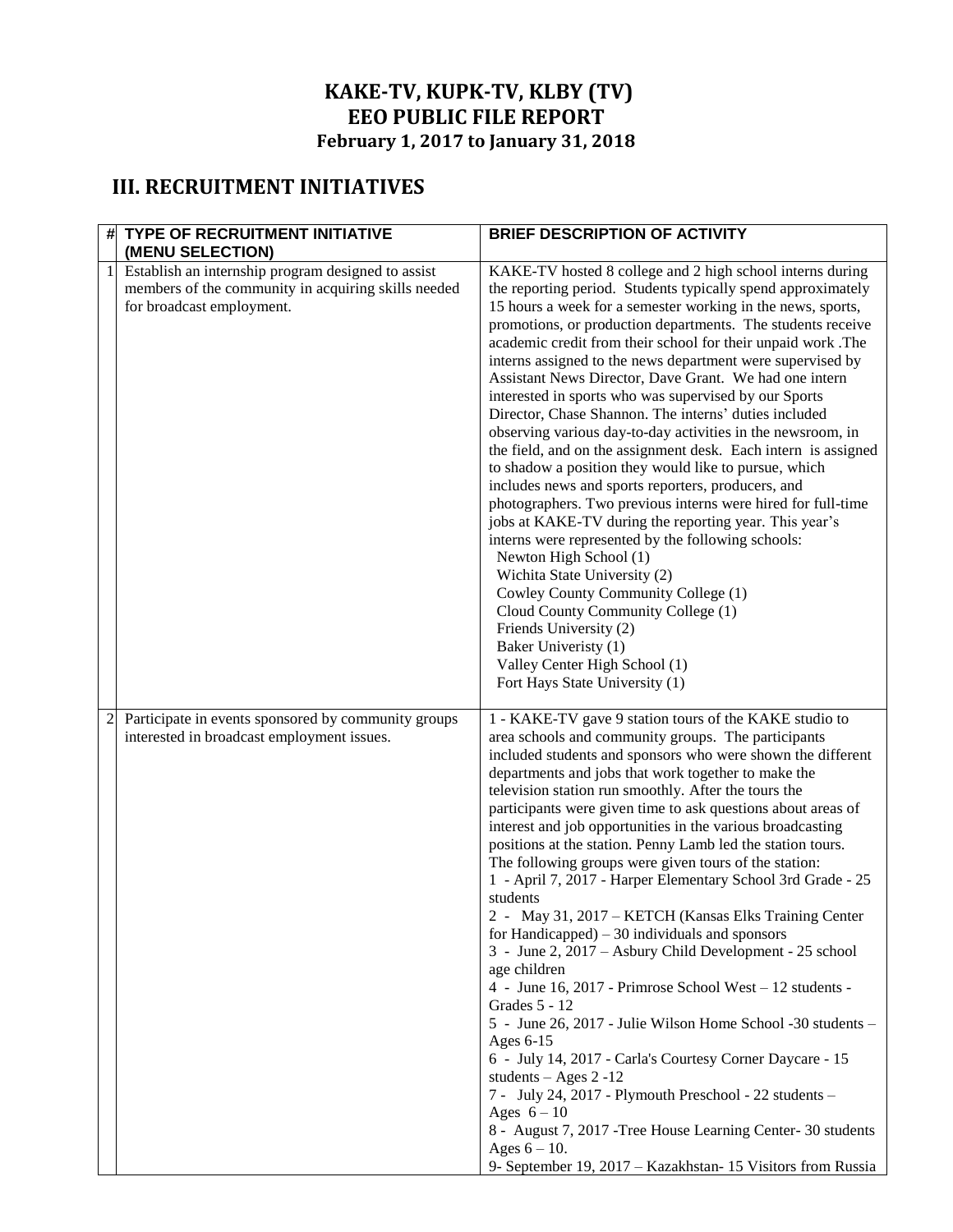|                |                                                                                                                  | 2 – KAKE Meteorologist, Caitlin Taylor, visted Washington<br>Elementrary School in McPherson, KS on 9/7/17 and talked<br>to the K-5 students about weather forecasting and what it<br>takes to have a career in Meteorology.<br>3 - KAKE Anchor/Report, Greg Miller, visited Garden Plain<br>High School on 9/14/17 to be the Commentator for their                                                                                                                                                                                                                                                                                                                                                                                |
|----------------|------------------------------------------------------------------------------------------------------------------|------------------------------------------------------------------------------------------------------------------------------------------------------------------------------------------------------------------------------------------------------------------------------------------------------------------------------------------------------------------------------------------------------------------------------------------------------------------------------------------------------------------------------------------------------------------------------------------------------------------------------------------------------------------------------------------------------------------------------------|
|                |                                                                                                                  | College & Career Classes "Success Float Parade" and talked<br>to the students about the careers available in the broadcasting<br>industry.                                                                                                                                                                                                                                                                                                                                                                                                                                                                                                                                                                                         |
|                |                                                                                                                  | 4 – KAKE Assistant News Director, Dave Grant, served on<br>the media panel in Newton, KS at the Harvey County Law<br>Enforcement Training Center on 6/28/17 to answer questions<br>for a Basic Public Information Officer class. He also<br>answered questions about submitting story ideas to the<br>station, the use of social media, interaction with newsrooms,<br>and job opportunities that are posted on the KAKE website.                                                                                                                                                                                                                                                                                                  |
| 3              | Sponsor events in the community designed to inform<br>the public of employment opportunities in<br>broadcasting. | 1 - KAKE-TV produced and sponsored the 9th annual Touch-<br>a-Truck event on June 8, 2017 during the Wichita River<br>Festival. This year's event included over 50 community<br>vehicles, including KAKE-TV's news reporting vehicles and<br>our storm chasing vehicle. Station reporters, photographers,<br>and meteorologists were on-hand to answer questions about<br>the vehicles and how they're used in their profession.<br>Numerous members of the KAKE staff volunteered their time<br>to visit with the people in attendance and explained what they<br>do for KAKE. A camera and television were set up for<br>visitors to do mock interviews. The event was organized by<br>Special Projects Coordinator, Penny Lamb. |
|                |                                                                                                                  | 2 - KAKE-TV sponsored an Eclipse Watch Party on August<br>21, 2017 with approximately 1,000 people from the<br>community in attendance. The event was staffed by a large<br>majority of the KAKE news talent and staff who visited with<br>the area viewers of our station about what their jobs at the<br>station entail. The meteorologists and anchors did newscasts<br>from the outside event and those in attendance were able to<br>watch the news coverage in person. Meteorologists were on<br>hand throughout the event to answer questions about the<br>extraordinary eclipse event.                                                                                                                                     |
| $\overline{4}$ | Participate in job fairs                                                                                         | KAKE-TV management participated in 4 Job Fairs during the<br>reporting period:<br>1 - February 16, 2017 - KAKE Promotion Manager, Tim<br>Boknecht, participated in Wichita State University's<br>Communication & Public Service Career Fair. He spoke to<br>students who were interested in job opportunities and<br>internships in broadcasting and public service.                                                                                                                                                                                                                                                                                                                                                               |
|                |                                                                                                                  | 2 - April 4, 2017 - KAKE Promotion Manager, Tim<br>Boknecht, attended the KAB Student Career Fair and the<br>KAB Round Table for Creative Service in Topeka, Kansas.<br>He talked to interested students about internships and job<br>opportunities at KAKE-TV, and was available to review and<br>critique student resumes.                                                                                                                                                                                                                                                                                                                                                                                                       |
|                |                                                                                                                  | 3 - October 5, 2017 – KAKE Assistant News Director, Dave<br>Grant, attended the KU J-School Career Fair for Journalism                                                                                                                                                                                                                                                                                                                                                                                                                                                                                                                                                                                                             |